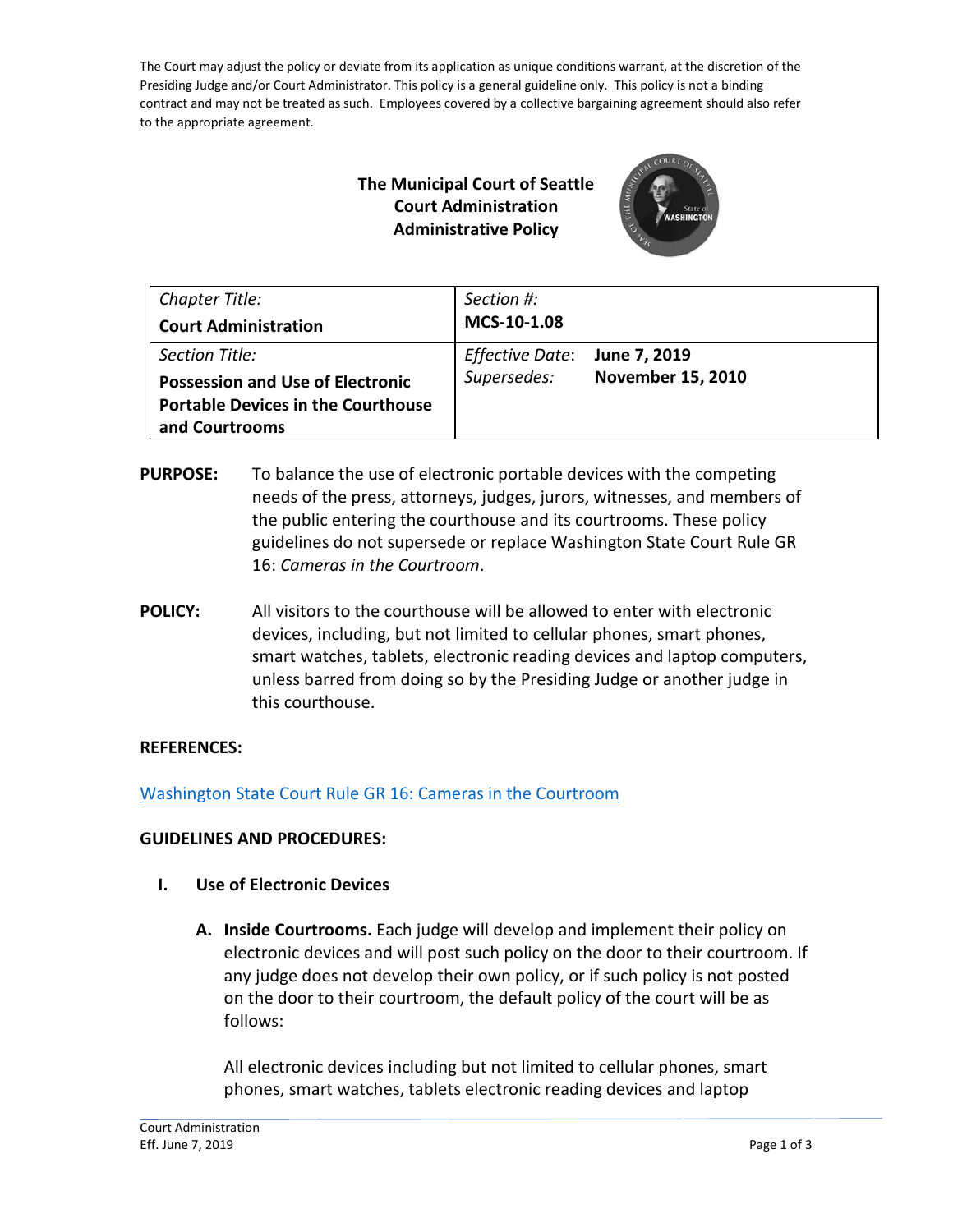computers, must be turned off at all times inside the courtroom unless permission is obtained from the judge presiding over that courtroom's proceedings.

B. Outside of the Courtrooms. Electronic devices including, but not limited to cellular phones, smart phones, smart watches, tablets, electronic reading devices and laptop computers, may be used in portions of the courthouse outside of the courtroom so long as they do not serve to disrupt court proceedings or unreasonably interfere with others' use of the facility.

#### $II.$ Photography & Recording Prohibited

At no time at any location within the courthouse may any person use an electronic device (or any other device, including analog devices) to take a photograph, video recording, audio recording or any other type of recording.

#### Unauthorized Possession or Use of an Electronic Device Ш.

Unauthorized possession or use of an electronic device in the courthouse may subject the offender to suspension or limitation of these privileges or for punishment for contempt of court.

#### IV. Suspension or Modification of This Rule During Heightened Security

The privileges conferred by this order shall be subject to suspension or modification without notice in the event that the Court, SMC Marshal's office, Seattle Police Department or other law enforcement agency declares a need for a heightened level of security at the courthouse.

#### V. Enforcement: Violation of this policy may result in

- 1. revocation of the person's permission to remain in the courthouse;
- 2. issuance of notice of exclusion;
- 3. arrest or citation:
- 4. punishment for contempt of court.

Approved by:

Judge Edward McKenna, Presiding Judge

dministrator

 $\frac{61/7/7}{2}$ <br>ate  $\frac{6}{7}$ 

Court Administration Eff. June 7, 2019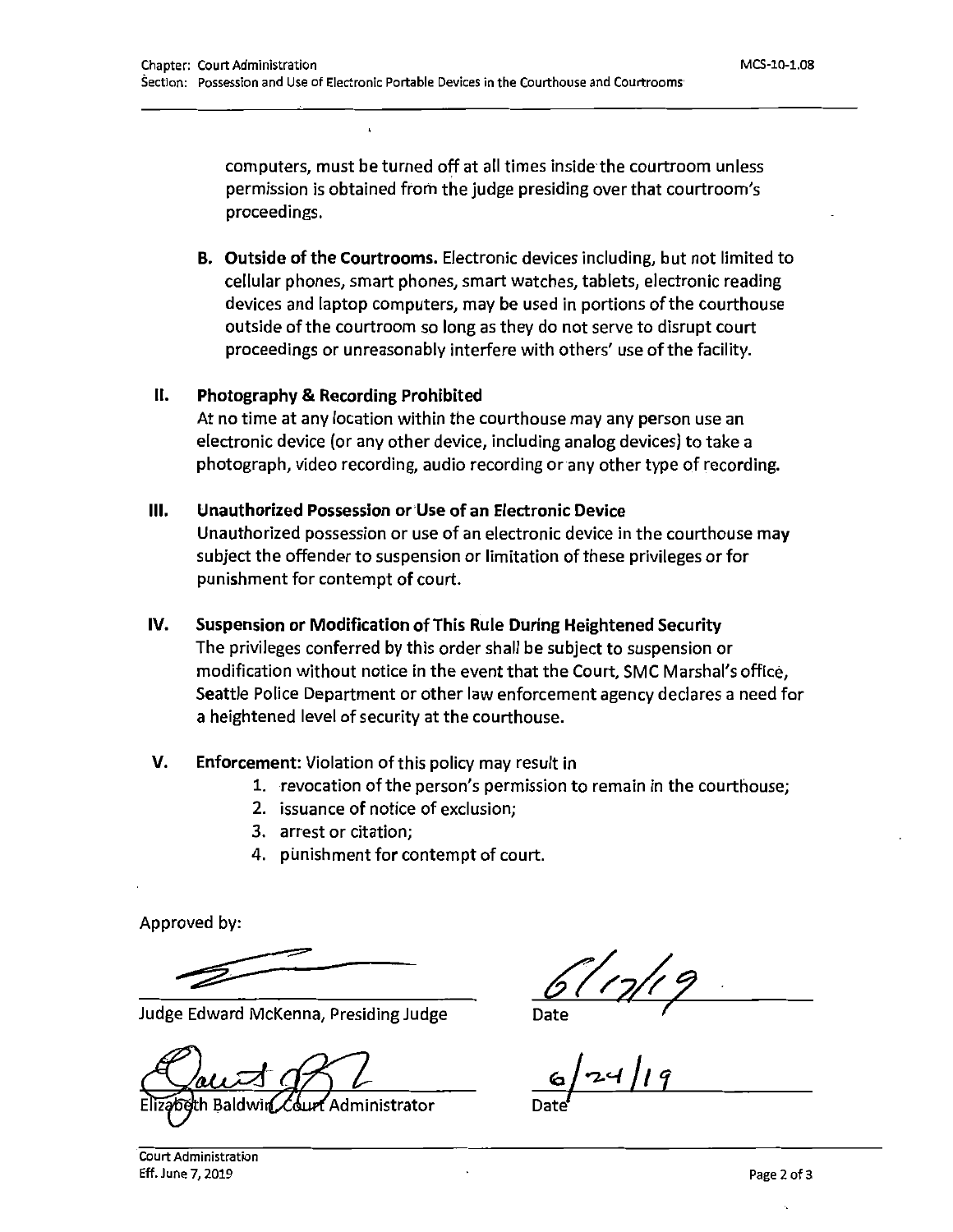## **APPENDIX**

[Washington State Court Rule GR 16: Cameras in the Courtroom](https://www.courts.wa.gov/court_rules/?fa=court_rules.display&group=ga&set=gr&ruleid=gagr16) [https://www.courts.wa.gov/court\\_rules/?fa=court\\_rules.display&group=ga&set=gr&rul](https://www.courts.wa.gov/court_rules/?fa=court_rules.display&group=ga&set=gr&ruleid=gagr16) [eid=gagr16](https://www.courts.wa.gov/court_rules/?fa=court_rules.display&group=ga&set=gr&ruleid=gagr16)